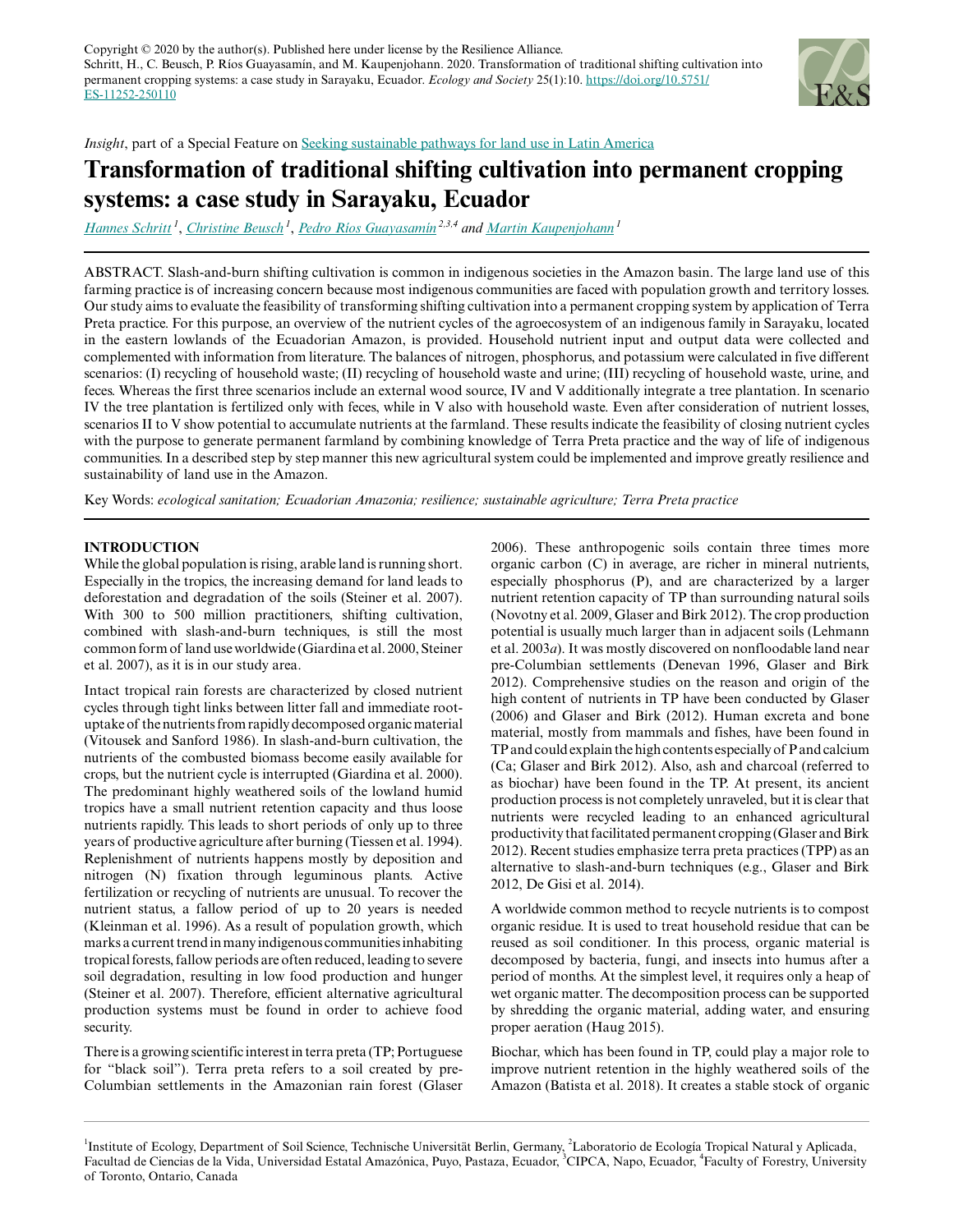matter in the soil, is considered to be the main factor for the persistence of TP, and might have been added purposely to ancient compost procedures (Glaser and Birk 2012). Many studies emphasize the positive effect of biochar on soil fertility and crop yield (Lehmann et al. 2003*b*, Steiner et al. 2007, Verheijen et al. 2010, Agegnehu et al. 2015). Nutrient retention by biochar has been reported, especially for nitrate and phosphate (Lehmann et al. 2003*b*, Dempster et al. 2012).

Another amendment to improve nutrient retention and nutrient status might also be clayey river sediment, while its ancient role by creation of TP remains unclear (Herrera et al. 1992, Guyot et al. 2007). Although its historical role remains unclear, mixing clayey river sediment with soil can also improve nutrient retention (Guyot et al. 2007, Beusch et al. 2019) and nutrient status (Herrera et al. 1992). Furthermore, addition of clay to compost leads to enhanced nutrient retention (Nguyen and Marschner 2013).

Recent studies working on TPP combine cycling of nutrients with new sanitation systems and biochar (De Gisi et al. 2014, Krause et al. 2015). Part of these scenarios include the separation of urine, feces, and greywater for further processing. According to the WHO (2006), untreated or briefly stored urine is safe to be used as a fertilizer. In contrast, feces contain various pathogens (bacteria, viruses, and worm eggs) and require appropriate processing (WHO 2006).

To our knowledge there is no research on the present diet and nutrient fluxes involved in the indigenous way of life and the opportunities achieved by TPP for indigenous agriculture. Thus, the overall aim of this study is to assess the feasibility of achieving permanent cropping by the closing of nutrient cycles and application of TPP in the form of a holistic study. We hypothesize that the combination of the traditional, indigenous way of life with TPP will improve nutrient status of the soils leading to extended cropping periods up to permanent cropping systems.

## **METHODS**

# **Study site**

The methodical approach of this study combined a field survey, laboratory analyses, and a literature review. Nutrient balances of N, P, and potassium (K) were calculated in five different scenarios, based on nutrient data collected from one household in the indigenous community of Sarayaku, Ecuador.

The study was conducted in Sarayaku (400 m a. s. l., 1°44′S, 77° 29′W), an indigenous village in the eastern lowlands of Ecuador (Fig. 1). The closest city, Puyo, is about 65 km away. As part of the Pastaza province, Sarayaku is located east of the Andes in the Amazon basin on the banks of the river Bobonaza. The settlements of Sarayaku are situated in the humid rain forest. Annual rainfall varies between 3000 and 3500 mm and the mean temperature is 23°C (Sirén 2004). Geologically, the area is characterized by fluvial deposits that were uplifted by Pliocene Andean tectonism (Räsänen et al. 1990), followed by heavy erosion resulting in a rugged landscape with ridges and small valleys (Sirén 2014). The water level of the river varies extensively. Periodically it carries new sediments and leaves patches of clayey and sandy sediments at the river banks and flood plains.



Sarayaku has about 1000 inhabitants in five different hamlets. The population grew annually by about 1.6% in the last decades (Sirén 2007). The community currently claims an area of approximately 1400 km² as its territory (Sirén 2014). For decades, Sarayaku has been known for its resistance against oil extraction. The resources driven invasion of companies and farmers has led to ongoing, and to some extent violent, territory conflicts (see also Figueroa 2006). Sarayaku is only loosely connected to the market economy. The subsistence economy is based on shifting cultivation, fishing, and hunting. The community is organized democratically with elected leaders of different sectors, e.g., a leader of women and a leader of the community. The households are mostly organized in family units. There are different houses for different purposes, e.g., gathering, cooking, sleeping, and a toilet. The families cook with wood collected downstream of the river. Because people in Sarayaku process wood quite frequently, e.g., while slashing new farmland, creating new buildings, or collecting wood, sawdust is a frequent byproduct of the Sarayaku lifestyle. Also, rotten wood is usually available in the forest with a structure similar to sawdust.

**Fig. 1**. Location of Sarayaku in the eastern lowlands of Ecuador (adapted from Zapata-Ríos 2001).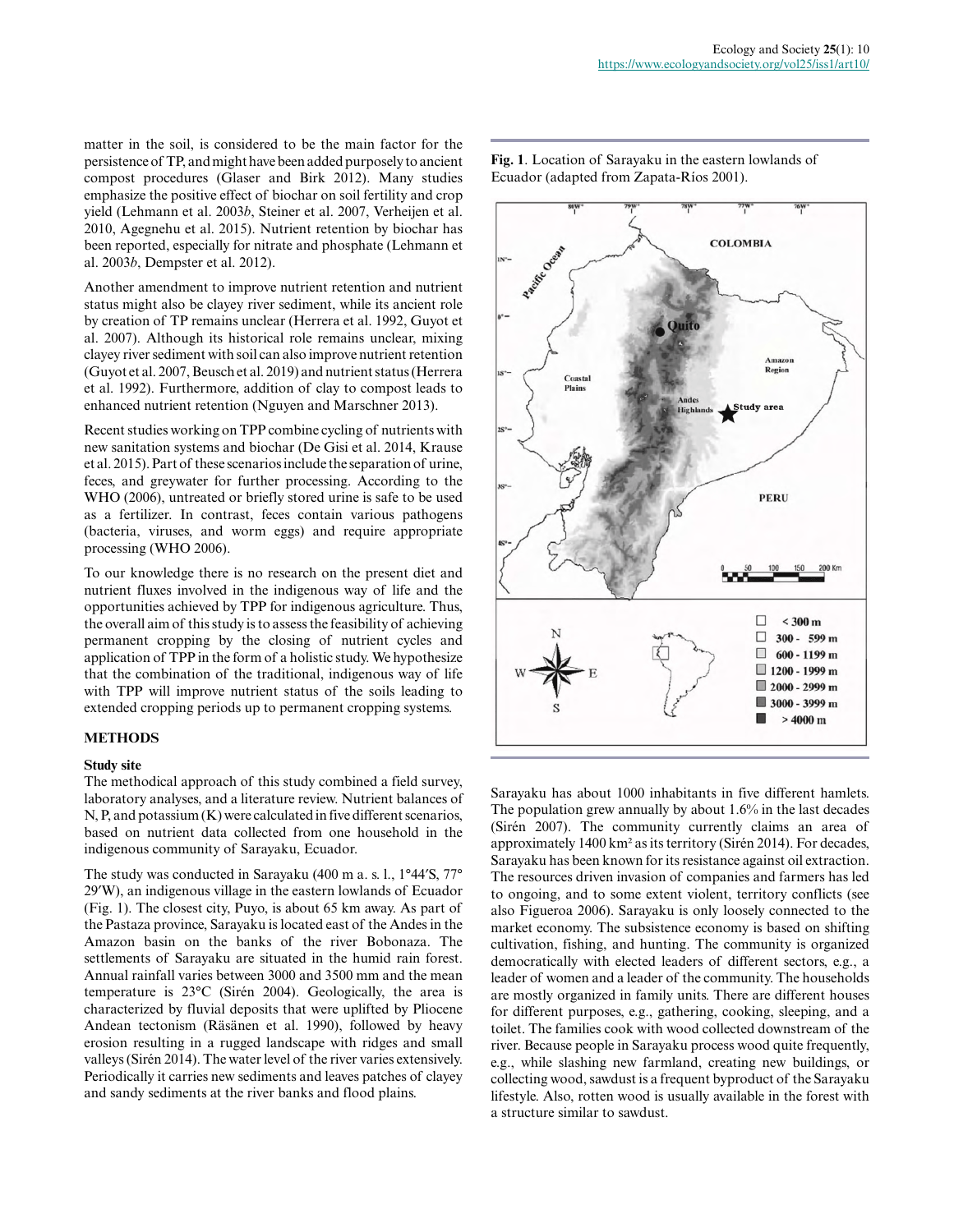Both men and women work the farmland. After slashing, drying, and burning the above-ground biomass, farmers plant directly between the stumps. The burning residue leaves patches of ash, coal, and litter. In general, cultivation works without any further soil treatment or fertilizer addition. The main agricultural tools are machete and ax. Cultivation between two and three years is a common practice, depending on the soil fertility. To ensure soil recovery, cultivated land is usually followed by a fallow period of 20 years. Usually each household has three fields, with an average of 0.2 ha (Sirén and Machoa 2008): one in seedbed preparing or already in seeding status, one in growing status, and one in harvesting status. The heterogeneous landscape leads to farmlands on different expositions and soil types. As a consequence, it is common to have at least a second farm uphill (as flood insurance) if the farmers cultivate in the flood plain. The sandy sediments are especially used for cultivation in the flood plains. Furthermore, the cultivated crop species vary depending on soil and exposition. The most important crops are cassava (*Manihot esculenta*), plantain (*Musa* sp.), and maize (*Zea mays*). Only roots and fruits with peel are harvested, while leaves and all other plant residue is left at the farmland. Within a radius of up to five kilometers to the villages, almost all arable land is in use (Sirén and Machoa 2008). Thus, population growth demands longer distances to farmlands, a shorter fallow period, or other sources of cash income. The annual increase of cultivated area is still modest at 0.4% because of new income through governmental salaries, tourism, migratory labor, and trading that enables village inhabitants to buy their food resources elsewhere (Sirén 2007). Even so, increasing poultry, cattle, and fish ponds constitute a minor complementary food source. Population growth has led to a serious decrease in wildlife in the territory of Sarayaku (Sirén 2012). According to the local people, fish resources are declining as well, especially regarding migratory fishes (Sirén and Machoa 2008). Hunting and fishing might thus become an insecure food source.

# **Research strategy**

One family was accompanied over 10 days at the end of October 2014. With respect to local culture, the study was based on only one participating family, because being inquisitive about food procurement and consumption is considered impolite in Sarayaku (see also Sirén and Machoa 2008). Following discussions with the family member Antonia Aranda, the family had standard habits concerning their lifestyle as subsistence farmers, the size of thier cultivated farmland, their family structure, and their general lifestyle compared to other families. The family relies only to a small extent on external food supplementation (cf. Sirén 2004).

The weights of all inputs and outputs to the household were determined every day for six days from 24 to 29 October 2014. Samples were taken for the analyzing procedure. Food supply bought from the local store could not be quantified, but interviews conducted with family member Antonio Aranda gave an approximation of this input. In order to calculate the scenarios, the wood type that is usually used for cooking was also collected.

Soil samples were taken from farmland close to the village to a depth of 0-20 cm and 20-40 cm and from the clayey and sandy patches of the river sediments. For each area, five samples were collected and mixed internally. Bulk density of the soil was obtained by sampling rings  $(113 \text{ cm}^3)$ ; two samples on five plots were taken at depths of 8-12 and 28-32 cm. Soil texture was analyzed in the field according to AG-Boden (2006). All samples were first air-dried and then oven-dried at 40° C for at least 24 hours at Universidad Estatal Amazónica. After transport, the samples were oven dried at 105° C for 24 hours. Munktell 132 filters were used for filtration, and for determination of plant available P and K, Munktell 131 filters were used.

Soil samples were sieved (< 2 mm). Soil pH and pH of the sediments was measured in  $0.01$  M CaCl<sub>2</sub>. Plant available P and K were determined by using a citric-lactate-acetate-extraction and measured with ICP-OES (Thermo ICAP 6000 Series) and partly with AAS in the case of K (AnalyticJena novAA 400; K = 769.8) nm). Effective cation exchange capacity (CEC<sub>eff</sub>) was determined in 0.5 M ammonium chloride. Cation concentrations of the extracts were measured using ICP-OES, except for sodium (Na), which was measured with the AAS ( $Na = 589.5$  nm). The base saturation was calculated by the sum of the cations K, magnesium (Mg), Na, and Ca divided by the  $\text{CEC}_{\text{eff}}$  times 100.

For further chemical analysis, the soil samples were ground with a ball mill. Total organic C, N, and sulfur (S) concentrations were determined using a CNS-Analyzer (Elementar Vario EL III). To obtain total concentrations of P, K, Ca, and Mg, 0.5 g solid matter was dissolved in 10 mL aqua regia and heated for 8 hours at 185° C in a closed teflon pot. After filtration, the elements were determined by ICP-OES. Household waste samples and all plant samples were ground with a planetary mill. Nitrogen concentrations were determined with the CNS-Analyzer. To determine the concentrations of P, K, Mg, and Ca, 250 mg of plant material were added to 5 mL nitric acid, and 100 mg of ash to 10 mL, respectively, in the case of the ash. The solution was heated for 8 hours at 185° C in a closed teflon pot and then filtrated. Measurement was done with ICP-OES.

To obtain a total overview of the household's nutrient fluxes, all missing data was complemented by means of literature-derived data and explicitly stated (see Tables 1 and 2). So as to respect the local family, feces and urine were not sampled. The total nutrient amount of feces, urine, and greywater was assumed to be similar to ingestion and was therefore approximated by the consumption of food (Table 2). Nitrogen concentration was derived by multiplying protein concentrations times food specific factors proposed by Mariotti et al. (2008).

## **Calculations of nutrient fluxes**

Parameters describing nutrient dynamics, like leaching and erosion of the study field soil, were taken from literature, if literature data was available and could be compared. Soil erosion was estimated by comparing erosion signs at the farmland with data of erosion in shifting cultivation systems in tropical agroforestry collected by Wiersum (1984). It was finally multiplied times the nutrient difference between the upper layer and the soil below. Leaching of P was approximated with data of a fertilized sandy clay loam in Brazil (Blum et al. 2013). In the case of K, leaching was calculated by an equation developed by FAO (2003) including plant available K of the first 20 cm and a factor F depending on precipitation (PRC) and clay concentration:

 $\mathbf{K}_{\text{leaching}} = \mathbf{K}_{\text{available}} * \text{F(PRC, clay concentration)}$ 

According to Blum et al. (2013), N leaching can be estimated by considering the total N input by fertilizers (here zero) and the rainfall. Based on that, N leaching was estimated by comparison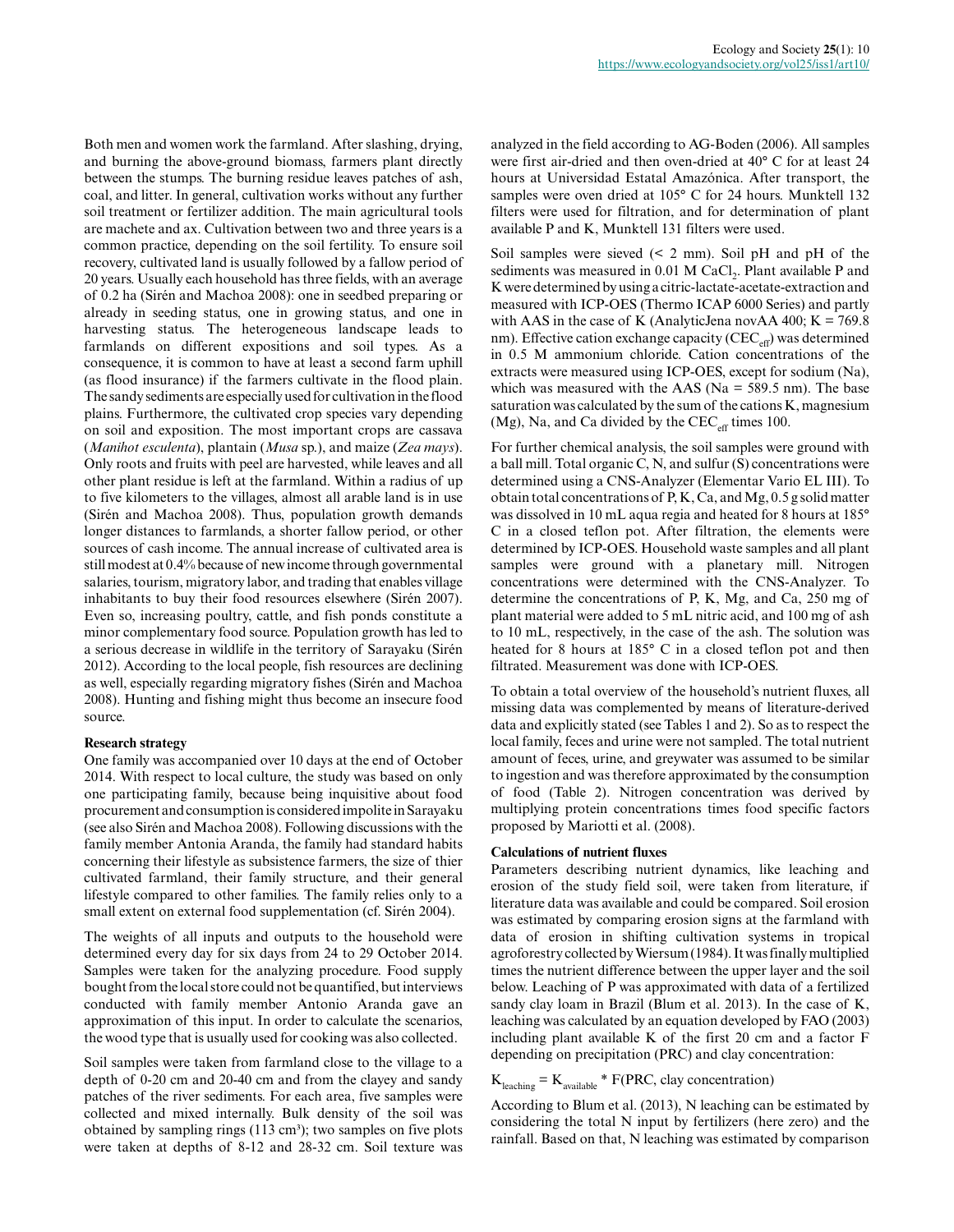|                             | Moisture       | N<br>tot        | $K_{\text{tot}}$ | P<br>tot      | References          |
|-----------------------------|----------------|-----------------|------------------|---------------|---------------------|
|                             | $\frac{0}{0}$  | mg/kg           | mg/kg            | mg/kg         |                     |
| Food supply, edible portion |                |                 |                  |               |                     |
| Cassava                     | 60             | 3644            | 6775             | 675           | <b>USDA 2015a</b>   |
| Fish                        | 80             | 146774          | 17900            | 10450         | <b>USDA 2015b</b>   |
| Plantain                    | 65             | 6633            | 14257            | 971           | USDA $2015c$        |
| Lentils                     | 8.26           | 48114           | 7380             | 3063          | <b>USDA 2015d</b>   |
| Rice                        | 12.89          | 14210           | 987              | 1240          | <b>USDA 2015e</b>   |
| Eggs                        | 76.15          | 92716           | 5786             | 8302          | <b>USDA 2015f</b>   |
| Nonedible food portion      |                |                 |                  |               |                     |
| Plantain peel               | $82.9^{1}$     | $14162 \pm 236$ | $66372 \pm 1670$ | $2424 \pm 22$ | own analysis        |
| Cassava peel                | $72.1^2$       | 9786            | 2912             | 1671          | Akpabio et al. 2012 |
| Residue of <i>asua</i>      | $0.9^3$        | $4791 \pm 16$   | $10023 \pm 81$   | $916 \pm 33$  | own analysis        |
| Fish meal                   | 6 <sup>4</sup> | 130357          | 6051             | 44374         | <b>Dale 2001</b>    |
| Egg shells                  | $0.1^5$        | 3750            | 416              | 993           | Hincke et al. 2012  |
| Wood and wood residues      |                |                 |                  |               |                     |
| Firewood                    | $53^{6}$       | $1436 \pm 47$   | $156 \pm 11$     | $59 \pm 3$    | own analysis        |
| Ash                         |                | $294 + 22$      | $111405 \pm 316$ | $8697 \pm 46$ | own analysis        |
| Coal                        |                | $2562 \pm 803$  | $5455 \pm 148$   | $1600 \pm 40$ | own analysis        |
| Sawdust                     | $53^{6}$       | $1436 \pm 47$   | $156 \pm 11$     | $59 + 3$      | own analysis        |
| Waste water                 |                |                 |                  |               |                     |
| $U$ rin <sup>†</sup>        |                | 87              | 54               | 50            | Jönsson et al. 2004 |
| Feces <sup>T</sup>          |                | 10              | 12               | 40            | Jönsson et al. 2004 |

**Table 1**. Total nutrient concentrations of substances used and produced in the household. Part of the values were derived by own analysis  $(n = 2)$ , the other values were taken from literature. All moisture data was taken from literature, indicated by references and superscripts below.

<sup>1</sup>Izonfuo and Omuaru 1988; <sup>2</sup>Akpabio et al. 2012; <sup>3</sup>own assumption; <sup>4</sup>Dale 2001; <sup>5</sup>Nys et al. 2011; <sup>6</sup>Suzuki 1999.  $\phi$  = % of total nutrient value of the household waste water.

with a long-term study conducted in a comparable climate zone, the subtropics in China (Long et al. 2015):

$$
N_{\text{leaching}} = N_{\text{leaching,China}} / \text{PRC}_{\text{China}} * \text{PRC}_{\text{Sarayaku}}
$$

Data for deposition of nutrients was taken from a study conducted in the south of Ecuador as an example for the deposition of nutrients in the eastern Andes (Boy et al. 2008). Rates of Nfixation were taken from data sampled by FAO (2003), as well as denitrification depending on precipitation. Run-off data was taken from a study of cassava crop fields conducted in the Andean region of Colombia (R. H. Howeler 2001, unpublished manuscript, [http://citeseerx.ist.psu.edu/viewdoc/download?](http://citeseerx.ist.psu.edu/viewdoc/download?doi=10.1.1.424.7558&rep=rep1&type=pdf) [doi=10.1.1.424.7558&rep=rep1&type=pdf\)](http://citeseerx.ist.psu.edu/viewdoc/download?doi=10.1.1.424.7558&rep=rep1&type=pdf).

Although some recycled nutrients would not be plant available in the first year, we argue that it makes sense to calculate with total nutrient concentrations, given the importance of long-term orientation. For the nutrient balance of all scenarios, a hypothetic soil amendment share of 50 vol% biochar and 5 vol% clayey sediment of the compost was calculated, as performed by Schulz and Glaser (2012) and by Bölttcher et al. (2013), respectively. The density of the compost was approximated as 700 kg  $m^{-3}$  by comparing with the results of Krause et al. (2015). To calculate the nutrient demand for the tree plantation, we analyzed the required amount of wood for cooking and biochar production and multiplied that with the nutrient concentrations of the analyzed sawdust.

By means of simplification, any child was calculated as a half adult. All calculations related to farmland, field, or soil refer to one farm of the participating family, which is located near the hamlet and covers 0.42 ha. The balance at the farmland is given by the equation:

Farmland = input – output  $\pm \Delta$  soil [g / capita \* a]

where input is the sum of compost, clay, coal, and human excreta, output is harvest, and ∆ soil refers to the soil dynamic parameters (Fig. 2). All calculations of the scenarios were calculated per person, which means that the field of 0.42 ha was split into 5.5 portions (the number of persons of the participating family), leading to an area of 764 m² for each person. If not explicitly stated, all data is related to dry matter.

**Fig. 2.** Soil nutrient dynamics [kg/ha a<sup>-1</sup>] of the investigated farmland without human activities, like harvesting or fertilization. Their calculation is based on data taken from the following literature: 'Boy et al. 2008; <sup>2</sup>FAO 2003; <sup>3</sup>estimated according to Wiersum 1984; <sup>4</sup>Long et al. 2015; <sup>5</sup>Blum et al. 2013; <sup>6</sup>Howeler 2001.



# **Model and scenarios**

Five different scenarios of nutrient cycles were established and balanced based on extrapolation of the results of the field survey, laboratory analyses, and information from literature (Table 3). The first three scenarios were based on the present condition in Sarayaku, in which wood is easily available, which is presumed to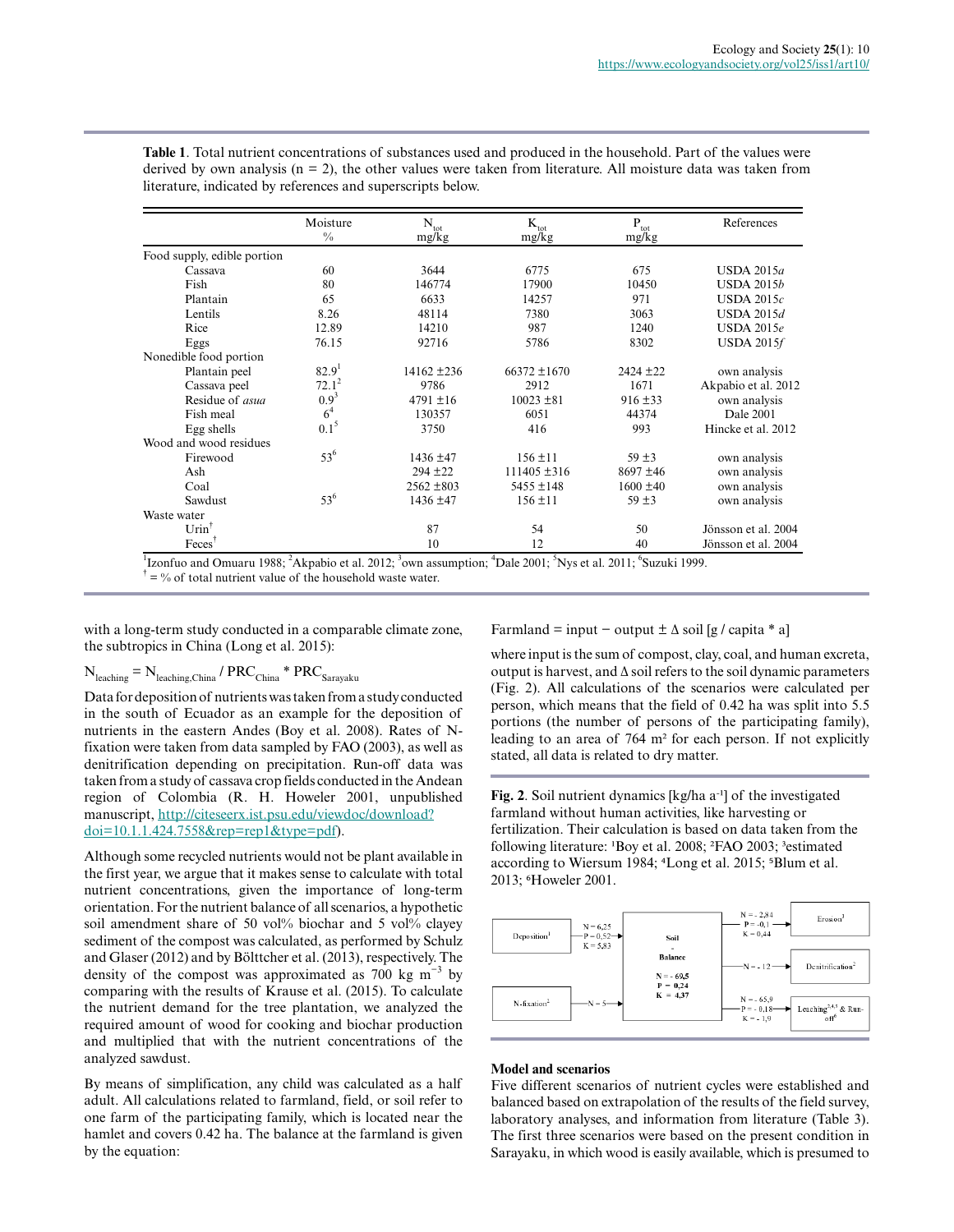|               |                                                      | Dry matter                  | N            | $\mathbf{P}$ | K            |
|---------------|------------------------------------------------------|-----------------------------|--------------|--------------|--------------|
|               |                                                      | g/capita day <sup>-1</sup>  | g/capita a-1 | g/capita a-1 | g/capita a-1 |
| Consumption   |                                                      |                             |              |              |              |
|               | Cassava                                              | $372$ <sup>1</sup>          | 921          | 92           | 1028         |
|               | Fish                                                 | 58 <sup>1</sup>             | 3100         | 221          | 378          |
|               | Plantain                                             | $174^1$                     | 508          | 87           | 1092         |
|               | Lentils                                              | $35^{1}$<br>35 <sup>1</sup> | 617          | 39           | 95           |
|               | Rice                                                 |                             | 182          | 16           | 13           |
|               | Eggs                                                 | 60 <sup>1</sup>             | 2268         | 203          | 142          |
|               | Total                                                | 734                         | 7597         | 658          | 2747         |
| Human excreta |                                                      |                             |              |              |              |
|               | Urine $†$                                            |                             | 6609         | 355          | 1374         |
|               | Feces <sup>T</sup>                                   |                             | 760          | 79           | 1099         |
| Compost       |                                                      |                             |              |              |              |
|               | Plantain peel                                        | $91^2$<br>43 <sup>3</sup>   | 468          | 80           | 2194         |
|               | Cassava peel <sup>1</sup>                            |                             | 155          | 26           | 46           |
|               | Residue of <i>asua</i>                               | $114(90\%)^4$               | 199          | 38           | 416          |
|               | Ash                                                  | 15 $(0\%)^4$                | 2            | 46           | 593          |
|               | Fish bones and meat <sup><math>\ddagger</math></sup> | $25^{1,5}$                  | 1171         | 398          | 54           |
|               | Eggshells $*$                                        | $7 (0\%)^4$                 | 9            | 2            |              |
|               | Total                                                | 293                         | 2003         | 592          | 3304         |

**Table 2**. Household nutrient fluxes and the amount of food consumption, human excreta, and household waste. Own analysis was complemented by literature, indicated by the superscripts below.

Daily dry matter of the substances is given by the results of the survey about input and output to the household corrected with their moisture given by literature: <sup>1</sup>USDA 2015; <sup>2</sup>Izonfuo and Omuaru 1988; <sup>3</sup>Akpabio et al. 2012; <sup>4</sup>own assumptions;  $^{\circ}$ Dale 2001.

† Total waste water nutrient amount was derived by comparing to the food consumption. The proportion of each share was given by Jönsson et al. 2004. ‡

 The amount of cassava peels, fish residue, and eggshells were calculated as a certain percentage of the consumed food. In the case of cassava peel it was derived from studies of subsistence, hand-peeled cassava, and was 22.5 wt% of the consumed cassava (Sangodoyin and Amori 2013). Based on our own observations, eggshells were assumed to be 10 wt% of the consumed eggs and fish residues 10 wt% of the consumed fish, in the form of half bones and half meat.

**Table 3**. Scenarios considered in this study: The first scenario recycles all household wastes without human excreta. Scenario II additionally includes urine, and scenario III, both urine and feces. Scenarios IV and V differ from the third in the way of producing the wood in form of a tree plantation. Scenario IV also recycles the feces, but only to fertilize the tree plantation, rather than in the cropping system, the main aim of which is to avoid hygienic risks. Scenario V includes feces at the tree plantation and at the farmland, by integrating feces in the compost.

|            | Household<br>waste | Urine | Feces | <b>Tree</b><br>plantation |
|------------|--------------------|-------|-------|---------------------------|
| Scenario 1 | X                  |       |       |                           |
| Scenario 2 | X                  | X     |       |                           |
| Scenario 3 | X                  | X     | Х     |                           |
| Scenario 4 | X                  | X     |       | X                         |
| Scenario 5 |                    | x     |       |                           |

be similar in most indigenous communities of the Amazonian rain forest. They vary in the integration of human excreta and show consequently the different nutrient recycling potential (Fig. 3). The other two scenarios integrate the production of wood and therefore do not depend on external wood sources (Fig. 4). Firewood, fishery, and purchase of external food are referred to as external input in the scenarios I to III. Nutrient amount of the tree plantation is given by the demand for firewood and coal. The required nutrients come from the feces (scenario IV) or the compost (scenario V).

**Fig. 3**. Scenarios I, II, and III: As input to the household are shown the nutrients from the farmland and the external input of nutrients to the household by the forest, the fishery, and the purchase of external food (given by neighbors or bought as groceries). All household waste with the exception of human excreta are proposed to be composted with coal and river clay. Part of these scenarios is the input of wood for cooking and coal production with external wood, as is customary in Sarayaku. Although in scenario I no human excreta is recycled, scenario II involves human urine (dotted line) and scenario III, both human urine and feces (dashed and dotted line).

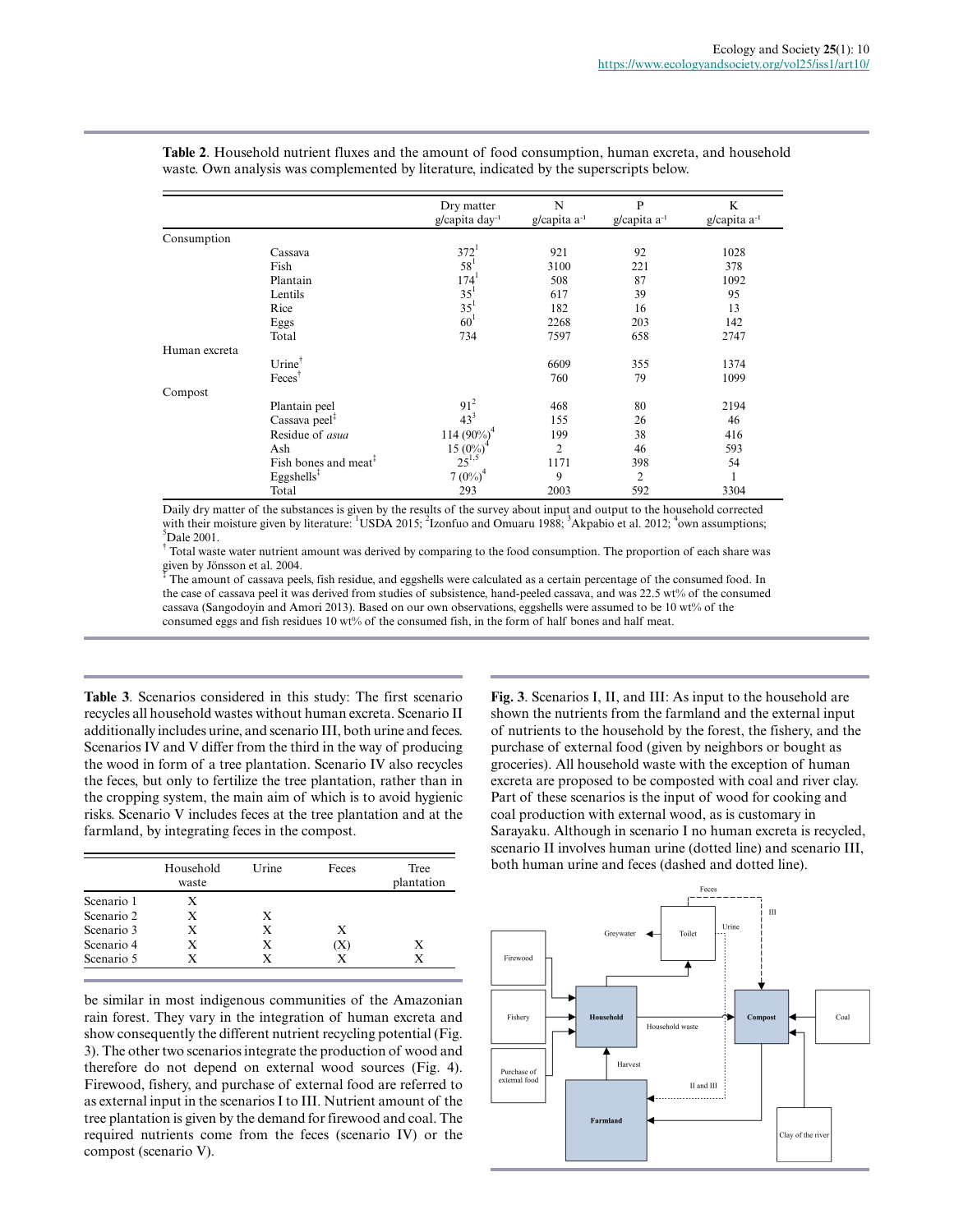**Fig. 4**. Scenario IV and V: In these scenarios a tree plantation is integrated in order to produce firewood and coal, which allow independence from external wood resources. Therefore, only the fishery and purchase of external food integrate external nutrients into the system. In scenario IV, feces are used as nutrient input for the tree plantation (dashed line). In constrast, scenario V includes feces only in the compost, and the tree plantation is fertilized by a certain portion of it (dotted line).



# **RESULTS**

## **Main features of the case study**

The participating family has four adult members and three children. One of the adults earns a small amount of extra cash income by working for the community on the reforestation of palms for rooftop construction and special trees. They usually buy small amounts of food in a little shop in the village or from neighbors, including lentils, rice, eggs, oil, meat, and fish as is custom in Sarayaku (see also Sirén and Machoa 2008). In the morning, family members usually only drink the fermented beverage *asua*, made of cassava, and later on the day they cook. *Asua* is one of the major food sources, especially when other food is rare. As is common for the investigated region, the residue of the food is not composted but thrown out of the kitchen and partly eaten by poultry and dogs of the neighbors. The family cultivates currently two farms of 0.42 and 0.105 ha. A small pathway uphill passes by the bigger farm, which is located on the hillside about one km away from the village, and it was cleared and burned in August 2014. The smaller one is about 3 km away from the hamlet, on top of the same hill and was cleared and burned one year before. On both farm, mostly cassava is cultivated, followed by plantain and a few flowers, other fruits, and root-crops at less than 10% of all crops. The soil is sandy clay that contains at least 35% clay and a minimum of 45% sand. The closer farm, which covers 0.42 ha, was considered suitable as permanent farmland because it is located outside the river flood plain, but still close to the hamlet. That is why all further calculations referring to farmland and its soil refer to the abovementioned farmland.

#### **Nutrient concentration of soil and river sediments**

The pH of the sediments is almost neutral, while acidic in the farmland (Table 4). Both sediments have higher total K, P, Ca, and Mg concentrations and lower S and C concentrations than the farmland at each depth. The clayey sediment shows the highest concentration for almost all nutrients. It has more than 10 times more Ca, 7 times more Mg, 5 times more K, and 2 times more P than the farmland at both depths. The clayey river sediment contains the highest concentrations of plant available K, followed by the first 20 cm of the farmland. Plant available P was detected in the following order from highest to lowest concentration: in the clayey sediment, the first 20 cm at the farmland, the sandy sediment, and the farmland's soil between 20 and 40 cm. The  $\mathrm{CEC}_{\mathrm{eff}}$  of the clayey sediment is more than four times larger than that of the farmland and sandy sediment. Compared to the farmland, the base saturation of both sediments is very high.

**Table 4**. Total nutrient concentrations, pH, plant available K and P, effective cation exchange capacity ( $\mathrm{CEC}_\mathrm{eff}$ ), and base saturation (BS) of the farmland and the river sediments. Number of analyzed samples was  $n = 2$ , with the exception of pH and BS ( $n = 1$ ).

|                                               | Unit           | Sandy river<br>sediment  | Clayey river<br>sediment   | Farmland<br>$0-20$ cm      | Farmland<br>20-40 cm        |
|-----------------------------------------------|----------------|--------------------------|----------------------------|----------------------------|-----------------------------|
| N<br>tot                                      | mg/kg          | $133 \pm 1$              | $1020 \pm 6$               | $2199 \pm 19$              | $1176 \pm 3$                |
| P<br>$_{\text{tot}}$<br>K                     | mg/kg<br>mg/kg | $154 + 1$<br>$3185 + 37$ | $339 + 1$<br>$10743 \pm 4$ | $133 + 8$<br>$2093 \pm 50$ | $96 \pm 1$<br>$2249 \pm 14$ |
| tot<br>C<br>tot                               | mg/kg          | 764 ±49                  | $11216 \pm 38$             | 23132 ±151                 | $9675 \pm 39$               |
| $\tilde{\text{Ca}}_{\text{tot}}$              | mg/kg          | $3832 \pm 1$             | $7538 \pm 1$               | $560 \pm 8$                | $321 \pm 1$                 |
| ${ {\rm Mg}_{_{\rm tot}}}$                    | mg/kg          | $2816 \pm 26$            | $8572 \pm 46$              | $1286 \pm 3$               | $1362 \pm 3$                |
| S                                             | mg/kg          | $52 \pm 0.1$             | $158 + 17$                 | $280 \pm 2$                | $160 \pm 0.3$               |
| $\tilde{p}^{\text{tot}}$<br>CaCl <sub>2</sub> |                | 6.11                     | 5.98                       | 4.05                       | 3.92                        |
| K<br>avail.                                   | mg/kg          | $10 + 3$                 | $59 + 1$                   | $51 + 2$                   | $10 + 1$                    |
| P<br>avail.                                   | mg/kg          | $1.5 \pm 0.1$            | $8.6 \pm 0.1$              | $4.3 \pm 0.1$              | $0.6 \pm 0.1$               |
| CEC<br>cff.                                   | cmolc/kg       | $3.23 \pm 0.1$           | $21.98 \pm 0.3$            | $4.26 \pm 0.1$             | $4.33 \pm 0.1$              |
| BS                                            | $\frac{0}{0}$  | 97.3                     | 99.5                       | 42.3                       | 19.0                        |

# **Nutrient balance of the soil**

The total nutrient stock at the farmland in the first 40 cm is 6615 kg N ha<sup>-1</sup>, 447 kg P ha<sup>-1</sup>, and 8511 kg K ha<sup>-1</sup>. Soil erosion was estimated as moderate with an erosion potential of 2.78 t/ha, as a result of no tillage practice, low erosion signs (no water channels, a moderate hillslope of around 5%, and still litter lying aboveground) but low soil cover by plants, which intensifies erosion (compare to Wiersum 1984). Overall nutrient dynamics of the farmland after burning, but without further human activity, are negative in the case of N and positive for P and K (Fig. 2).

#### **Fate and concentration of household nutrients**

The main food consumed by the family was plantain and cassava, the latter in the form of *asua*. Approximately half of the cooked meals were complemented by fish, and half with eggs. The most important food supply for K was cassava and plantain. Fish and eggs appeared to be the most important supply of P. The quantitative summary of the food supply is similar to another study made in Sarayaku (Table 5).

The residue of the food was, in order of the accruing amount, residue of *asua*, plantain peel, cassava peel, fish bones and meat, ash, and eggshells. The largest amount of K per capita and year was detected in plantain peel and urine, in the case of P in urine and fish bones and meat. The highest amount of nitrogen was detected in urine, fish bones and meat, and feces (Table 2).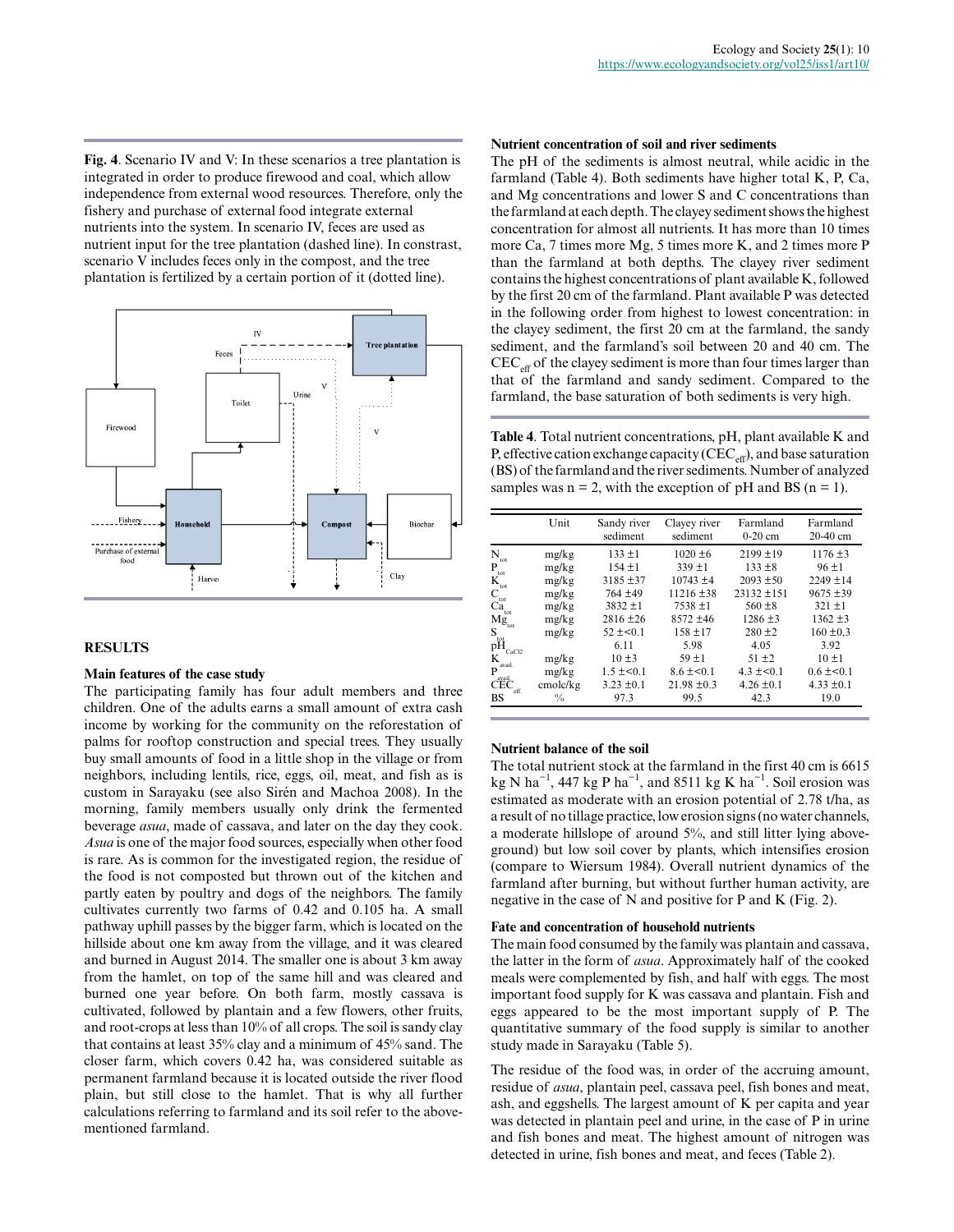**Table 5**. Food supply in kg/capita day<sup>-1</sup>; raw material. Comparison between present study and another study made in Sarayaku.

|                | Present study | Sirén and Machoa 2008 |  |  |
|----------------|---------------|-----------------------|--|--|
| Cassava        | 1.03          | 1.55                  |  |  |
| Fish/wild/eggs | 0.64          | 0.34                  |  |  |
| Plantain       | 0.83          | 0.72                  |  |  |
| Total          | 2.50          | 2.62                  |  |  |

#### **Nutrient balance of the scenarios**

Scenarios II to V are able to accumulate N, P, and K at the farmland (Table 6). Scenario I shows lack of N and K. Scenario V shows a higher accumulation of all considered nutrients than scenario IV (Table 6). Compared to I, the additional nutrient recycling is, in order of scenarios II to V, 420, 466, 420, and 413% for nitrogen, 170, 203, 170, and 180% for phosphorus, and 157, 178, 157, and 158% for potassium.

## **DISCUSSION**

Considering the results, this case study shows that it is feasible to accumulate nutrients at the farmland as a prerequisite for generation of permanent farmland by combining knowledge of TPP and the way of life of indigenous communities. Prolonging crop periods or substitution of slash-and-burn-practice seem possible.

#### **Utilization of river sediments**

The clayey sediment showed good results in nutrient concentration, alkalinity, and CEC<sub>eff</sub> and might, thus, be useful to enhance the composting process. Other river sediments, located near Sarayaku, showed similar concentrations of exchangeable basic cations (Martinelli et al. 1993). The closer the sediments are to the Andes, from where the Amazon rivers carry plutonic, nutrient rich material downstream, the higher their percentage of illites and smectites (clay minerals with a high  $\text{CEC}_{\text{eff}}$ ; Guyot et al. 2007). The high pH of the analyzed sediments could have a positive impact on soil acidity and reduce Al-toxicity, increase P availability and activity of microorganisms when added to the soil (Giardina et al. 2000). The higher concentration of some nutrients compared to the soil of the farmland could also improve nutrient status. Furthermore, the high CEC<sub>eff</sub> of the clayey sediment leads to increased adsorption capacity to K and ammonium. However, concentrations of available K and P of both sediments were only slightly higher than those of the upper layer of the farmland's soil and seem therefore not suitable as soil amendment. To generate real impact by adding sediment to the farmland, the amount needed would thus be tremendous. In a study pertaining to the lowlands of Colombia, Herrera et al. (1992) calculated a requirement of 245 t/ha<sup>-1</sup> a<sup>-1</sup> river sediment to significantly increase soil fertility. It seems unlikely that this could be done by hand and therefore it could be considered futile with respect to farmlands out of the flood plains. Local farmers prefer sandy instead of clayey patches for planting in the flood plains, because of an improved soil structure, leading to better permeability for water and easier workability. However, in the creation of persistent soil organic matter, clay could play a major role. In the composting process, organic matter can interact with clayminerals and create clay-humus-complexes, enhancing soil fertility (Evans and Russel 1959) and nutrient retention (Nguyen and Marschner 2013). In conclusion, mixing clay with compost is most likely to result in a positive impact and its implementation does not require too much effort.

#### **Nutrient dynamics of the soils**

When comparing total nutrient stock at the farmland with the annual output through soil dynamics without human activity, the accumulation of P and K is far lower than 1%, and only in the case of N with a loss of 1.1% it shows significant change to the nutrient status. The results of the nutrient dynamics are mostly based on literature and are not satisfactorily fitting in all cases, especially pertaining to leaching of N.

Nutrient dynamics of the farmland's soil were calculated without further human changes like the added compost, although nutrient leaching from these amendments is likely. The precise values were not further investigated, but some possible changes shall be discussed. Whereas Schulz and Glaser (2012) detected increased leaching of phosphorus and nitrogen in the first year after application of compost and biochar, other studies have shown decreased leaching of N (Lehmann et al. 2003*b*) and of P (Agegnehu et al. 2015). The recalcitrant biochar might remain in the soil for centuries and lead to better nutrient and water holding capacity (Verheijen et al. 2010). When the biochar is annually given as a part of the compost to the farmland, it would be a small amount relative to the soil in the early years. Thus, the nutrient leaching of the urine, as liquid fertilizer, may be high because of the still low CEC<sub>eff</sub> of the soil. Erosion could potentially become a problem, if the upper layer of the permanent farmland, enriched with compost and urine, erodes and reveals the unimproved soil below. However, biochar and vermicompost (composting with worms) as soil amendment have shown decreased erosion and run-off (Thu Doan et al. 2015). In conclusion, parts of the nutrients might be lost after their addition to the field and the balances might be affected negatively. However, in the long run carbon content and sorption capacity should improve through repeated amendment of biochar and other resilient organic matter from the compost. The nutrient dynamics of the tree plantation's soil were not further investigated. It was assumed to be low in nutrient losses because of the almost undisturbed plant situation and soil cover (see also Vitousek and Sanford 1986).

## **Household nutrients and composting**

High amounts of P and N were contributed by fish and eggs. Potassium was mostly given by plantain and cassava. If nutrient supplies by fishing decrease, the balance could, thus, become negative. This could be compensated by introducing poultry, increasing farm yield, or other food supply.

Only one family's nutrition was investigated in this study, and the family was not randomly chosen. The short sample period could furthermore increase errors by seasonal bias. One deviation was the fact that the family hunted less frequently than an average family in Sarayaku (see also Sirén and Machoa 2008). With regard to Sirén and Machoa (2008), the consumption of wild game corresponds to about one quarter of the consumption of fish. The nutrient composition of wild game is similar to fish for N and K, but less in P (USDA 2015*b*, 2019), so that the investigated family might have a slightly higher input of P than others. Because the balance of P is very positive in all scenarios, this would not prevent its accumulation on the farmland (see Table 5).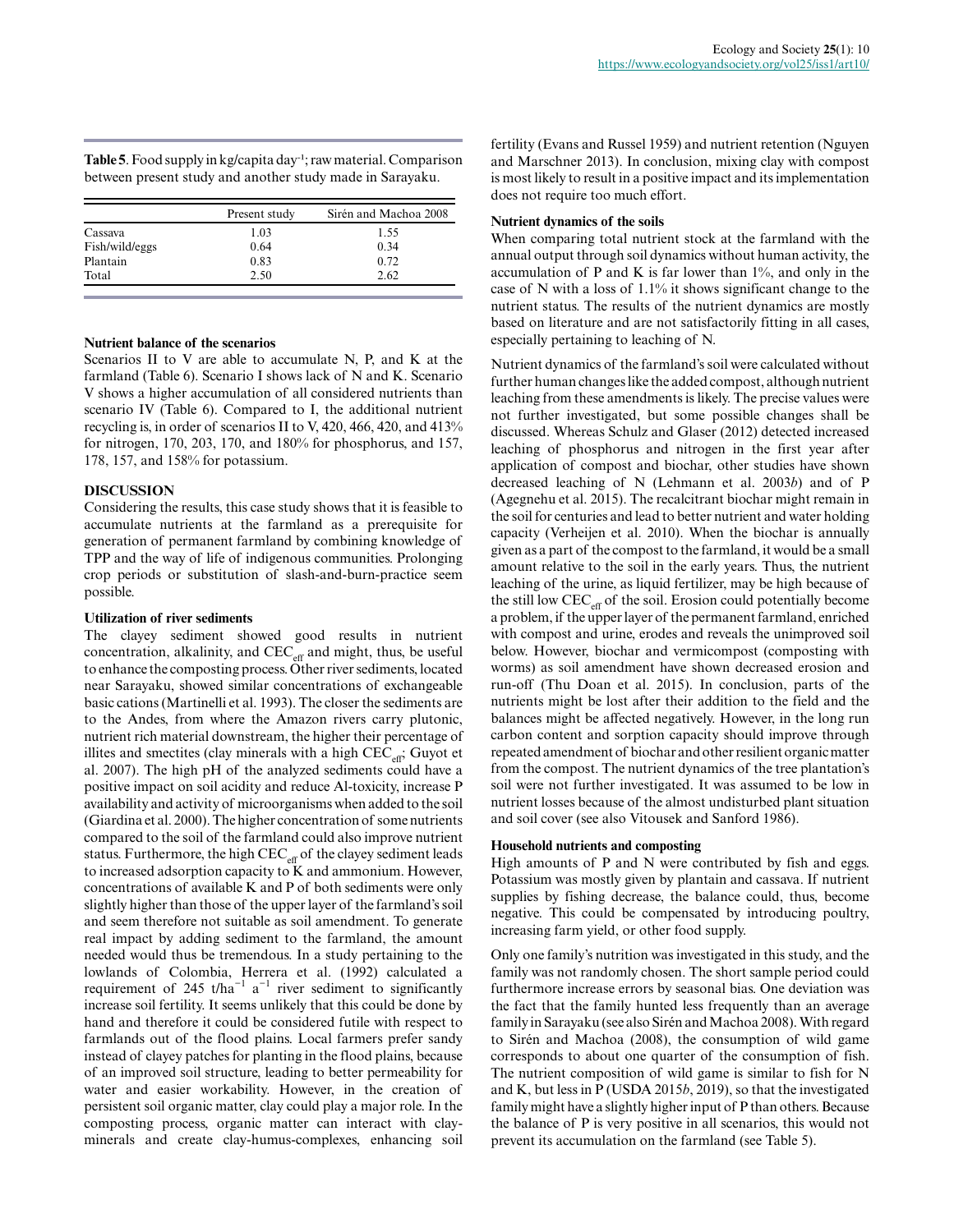|                    | $\mathbf N$ |         |         | $\mathbf{P}$ |     | $\mathbf K$ |       |        |         |
|--------------------|-------------|---------|---------|--------------|-----|-------------|-------|--------|---------|
|                    | input       |         | output  | input        |     | output      | input |        | output  |
| Scenario 1         |             |         |         |              |     |             |       |        |         |
| Harvest            |             |         | $-2196$ |              |     | $-343$      |       |        | $-4413$ |
| soil dynamics      | 859         |         | $-6168$ | 40           |     | $-22$       | 446   |        | $-112$  |
| Compost            | 2003        |         |         | 592          |     |             | 3304  |        |         |
| Clay               | 10          |         |         | 3            |     |             | 103   |        |         |
| Biochar            | 51          |         |         | 32           |     |             | 108   |        |         |
| Total              |             | $-5442$ |         |              | 302 |             |       | $-566$ |         |
| Scenario 2         |             |         |         |              |     |             |       |        |         |
| Scenario 1         |             | $-5442$ |         |              | 302 |             |       | 566    |         |
| Urine              | 6609        |         |         | 355          |     |             | 1374  |        |         |
| Total              |             | 1167    |         |              | 658 |             |       | 808    |         |
| Scenario 3         |             |         |         |              |     |             |       |        |         |
| Scenario 2         |             | 1167    |         |              | 658 |             |       | 808    |         |
| Feces              | 760         |         |         | 79           |     |             | 1099  |        |         |
| Total              |             | 1927    |         |              | 736 |             |       | 1907   |         |
| Scenario 4         |             |         |         |              |     |             |       |        |         |
| Scenario 3         |             | 1927    |         |              | 736 |             |       | 1907   |         |
| Tree plantation,   |             |         | $-760$  |              |     | $-79$       |       |        | $-1099$ |
| feces fertilized   |             |         |         |              |     |             |       |        |         |
| Total              |             | 1167    |         |              | 658 |             |       | 808    |         |
| Scenario 5         |             |         |         |              |     |             |       |        |         |
| Scenario 3         |             | 1927    |         |              | 736 |             |       | 1907   |         |
| Tree plantation,   |             |         | $-485$  |              |     | $-50$       |       |        | $-284$  |
| compost fertilized |             |         |         |              |     |             |       |        |         |
| Total              |             | 1442    |         |              | 686 |             |       |        |         |

**Table 6**. Nutrient cycling balance of all scenarios [g/capita a<sup>-1</sup>].

C/N-ratio of the compost would drop to around four in all scenarios, resulting in mobilization and loss of N (e.g., by leaching and volatilization), if the urine would be added to the compost. Without urine, the resulting ratios of the compost were between 17 and 22 in the scenarios II to IV and were therefore still below the optimal ratio of C/N equal to 25 (Finck 2007). Only scenario V showed a higher C/N-ratio of 32. The low C/N-ratio of the other scenarios could be managed by addition of C-rich materials like sawdust or rotten wood. As mentioned, the by-production of sawdust is rare or very work intensive in Sarayaku. Rotten wood would need to be carried from the forest. Thus, application of urine as liquid fertilizer for crops seems preferential to secure N availability for the crops, other than the addition of urine to the compost. However, direct fertilization could increase volatilization of ammonia, which should be decreased by fast incorporation of the urine into the soil (Sommer and Hutchings 2001).

Leaching and volatilization of nutrients during the compost procedure were not calculated as part of the balances because it depends greatly on the design of the composting process (Hao and Benke 2008) and was therefore difficult to predict. However, especially in the case of nitrogen, it is most likely to affect the balances negatively.

## **Evaluation of the scenarios**

All scenarios (except for scenario I) exhibit potential to accumulate nutrients at the farmland. Scenario III is the best with respect to the overall quantity of recycled nutrients. The integration of human excreta, at least urine, is necessary for a positive nutrient balance. Furthermore, recycling both urine and feces leads to a better nutrient recycling, even though feces contribute less nutrients than urine. Regarding the nutrient amounts, scenarios IV and V are only slightly different to each other. Also, others, especially the high nutrient input by fish and eggs, result in the positive balance of the scenarios.

The lack of N in the first scenario could be compensated by intercropping with leguminous plants. Pulses, like soybeans, which also grow in the tropics and are important dietary components, are able to incorporate atmospherical N into the soil through symbiosis with bacteria (Döbereiner 1997). Salvagiotti et al. (2008) detected an N intake of 129 kg ha<sup>-1</sup> a<sup>-1</sup> into the soil when 100 kg ha<sup>-1</sup> a<sup>-1</sup> N was additionally applied as fertilizer. In contrast, K requires external sources. Considering that, scenario I does not seem to be able to facilitate permanent farmland. Instead, Scenario II seems particularly suitable because of its accumulation of nutrients and its low hygienic risks.

Both scenarios with tree plantation have their special advantages. Although scenario V shows more accumulation of N, P, and K, scenario IV has the benefit of a lower hygienic risk. The feces could be sampled, dried separately, and fertilize the tree plantation, e.g., the trees could be planted on top of the buried feces. In this way the recycling of the feces could be managed with less risk of hygienic problems than by fertilizing the crops with it or its integration into compost. Although hygienization of feces through composting is an approved method (Heinonen-Tanski and van Wijk-Sijbesma 2005, Krause et al. 2015), it could increase hygienic problems in the case of Sarayaku. Most likely, the compost would be located near the house and insects might cross the compost and the household and thus spread pathogens. In order to avoid diseases, scenario III and V should only be implemented under scientific monitoring. In discussions about the reuse of feces for agriculture in Sarayaku, the idea was always rejected by locals, for the very reason of diseases in the past because of bad treatment of human excreta.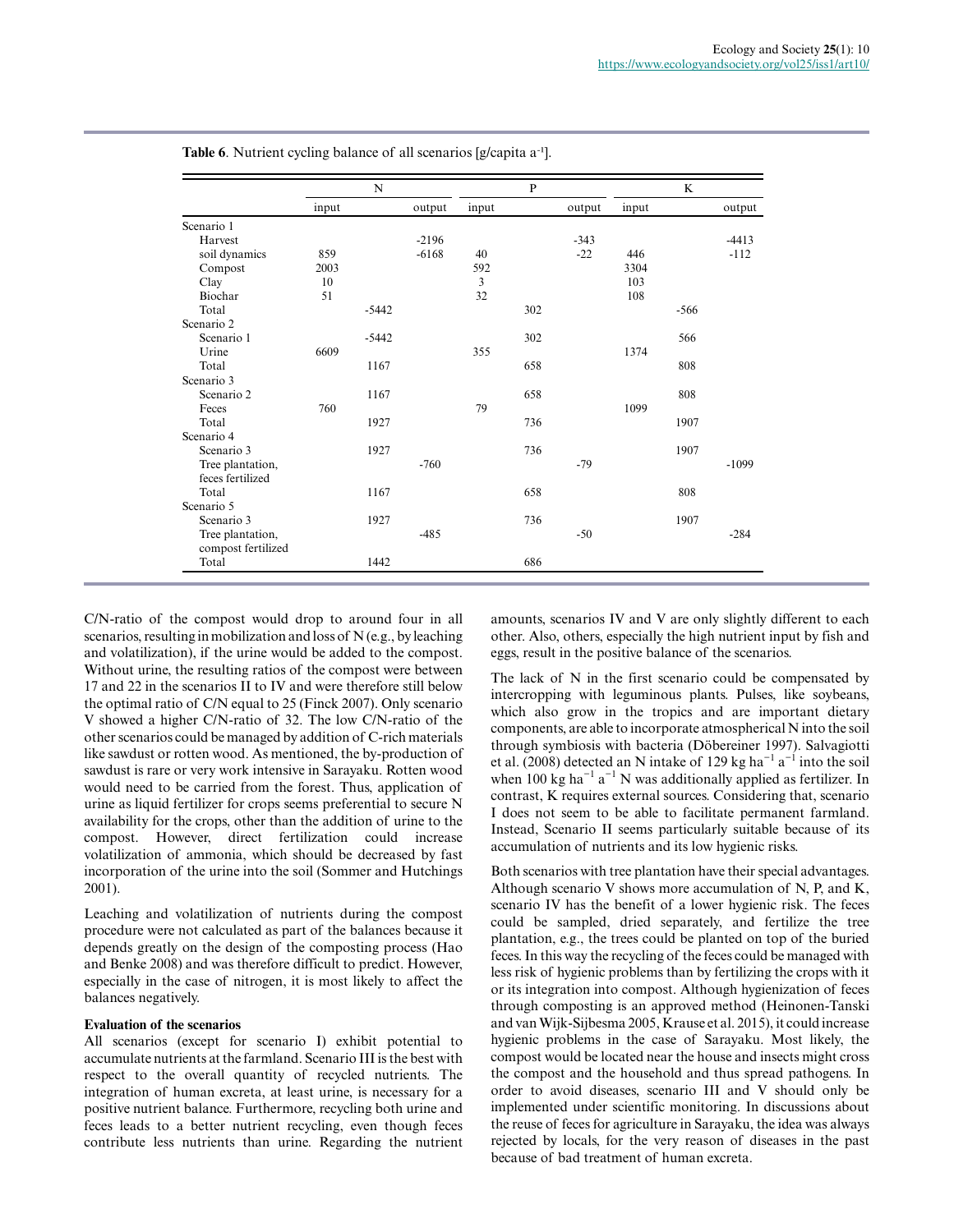Situated in a huge, intact rain forest, the external input of wood does not seem to pose a problem in Sarayaku. However, in other communities the situation could be different. Even in Sarayaku present conditions could change as population grows or by expropriation through government or private companies. Furthermore, the consequences of disturbing the rain forest near indigenous communities through tree harvesting remain unclear (Sirén 2014). When crop periods are extended because of the application of a scenario, less shifting of farmlands will be necessary, leading to less fallow periods and more space for tree plantations. Despite the limitations, this concept shows potential to improve resilience and sustainability for subsistence farming far beyond Sarayaku as many indigenous communities who have gotten access to markets and/or have settled down permanently confront similar problems (Sirén 2007).

Comparing the scenarios with substances found in TP soils, like bone material and excreta (Glaser and Birk 2012), the third scenario including excreta and bone material from household waste seems to be the closest with respect to its ingredients. However, the comparability to the TP process remains unclear. According to the calculations, it would take approximately 125 years (scenario II) to reach total phosphorous concentrations like those found in the terra preta of 300 mg/kg (Novotny et al. 2009). Still, it is uncertain whether other macro- and micronutrients accumulate or not. Moreover, food residue, especially from animals, are presently given to poultry and dogs, which seems to contradict the concept.

## **Practical implementation**

The integration of the compost's nutrients into the land use system demands particular attention for a genuine application of the concept. Within one year, a compost amount of almost 100 kg per person is produced, and its addition to the upper 20 cm of the farmland would result in less than  $0.1 \text{ wt\%}$  compost in the soil. This study thus proposes to mix the compost into the first 20 cm of the soil near perennial crops with a large nutrient demand, such as plantain, or to mix compost into the soil in special areas for planting new crops. In a step-by-step process to be carried out over time, the compost would be distributed over the whole farmland, whereas some of the very recalcitrant substances might improve the soil for decades, such as biochar and clay-humus-complexes. High yields of 25 t/ha were obtained in a Colombian cassava field when 150 kg of N per year was fertilized (Howeler 2012). Assuming 150 kg as an appropriate upper limit for N-fertilization, the amount of recycled N in the case of scenario II could fertilize almost 600 m² of the permanent farmland. The amount of K and P would be 83 and 16 kg/ha, respectively. To ensure the food demand of the investigated family, 550 kg harvest is required per year and per person, which corresponds to almost  $8 \text{ t}$  ha<sup>-1</sup>, when only  $600 \text{ m}^2$  would be cultivated. Thus, the permanent farmland requires at least this productivity to become an alternative to the present system. Regarding differences in the soil, exposition, and other parameters, one third of the mentioned yield of  $25$  t ha<sup>-1</sup> might be achievable as total yield of all crops. The present system that yields 2.7 t ha<sup> $-1$ </sup> a<sup> $-1$ </sup>, would thus need to become three times more productive, which seems very ambitious. To reach compost fertilization of at least 1 wt% of the upper 20 cm of the soil, 55 m² could be fertilized by compost per year. In 11 years, the farmland of 600 m² would be supplied by 1 wt% compost and

biochar. To reduce leaching and volatilization of nutrients, urine should be used to fertilize foremost areas with compost amendment. After a few years, biochar should be distributed over most of the parts of the farmland and the retention of the nutrients of urine should be enhanced over the entire farmland.

To prevent high nutrient loss, a closed compost bin, or at least a protected location situated under a roof or big tree is highly recommended. The residues of *asua* might enhance the composting process by supplying lacto-fermentation bacteria (see also Vallejo et al. 2013). Furthermore, slash-and-char, or charring the biomass instead of burning, is described as a new method to improve food production, whereas 50% of the above-ground C can be converted into charcoal, compared to 1.7% in the case of slash-and-burn (Fearnside et al. 2001). It can thus be included in the developed scenario in order to improve nutrient retention by charcoal from the outset.

Cultural factors might also influence practical implementation. Although older people were much more skeptical about the concept, especially about reusing human excrement, younger people were more interested. The younger generation is increasingly seeking contact with the capitalist market economy because the subsistence economy is more strenuous than other jobs. The present concept supports the desire to invest less time and energy in field work because it could shorten walking distances and make very time-consuming clearing of fallows unnecessary.

# **FINAL REMARKS AND PERSPECTIVES**

Recycling nutrients in the proposed scenarios exhibits potential to enhance soil fertility and could improve resilience and sustainability of indigenous communities and subsistence farming in the Amazon. The amendment of clayey sediment can enhance the compost quality and the high  $\text{CEC}_{\text{eff}}$  may increase retention of ammonium and K. This might be a good supplement to the biochar, which is foremost able to increase retention of nitrate and P.

Which scenario may be the best depends on the present condition of the agriculture, wood availability, and the willingness and capacity to recycle feces. Regarding the circumstances of Sarayaku, this study proposes scenario II, because of its low risk of pathogen contamination and its potential to generate permanent farmland. The first step of implementation could be to complement common shifting cultivation by gradually increasing permanent farmlands. Depending on the success of the permanent agricultural system, permanent farmland could substitute the slash-and-burn shifting cultivation in a step-by-step process over time.

The treatment of feces, the composting process, and its mixing with the soil of the farmland turned out to be the most complex steps regarding the implementation of the presented scenarios. Eventually, preparing compost and managing of the permanent farmland close to settlements might amount to less work than continuous clearing and preparing fallows with increased walking distances to the farmlands due to population growth linked with rising demand for arable land. Progressive enlargement of fertilized farmlands or gardens near the houses might become the exclusive cropping system. The transferability of the scenarios to other indigenous communities or subsistence farmers is likely, but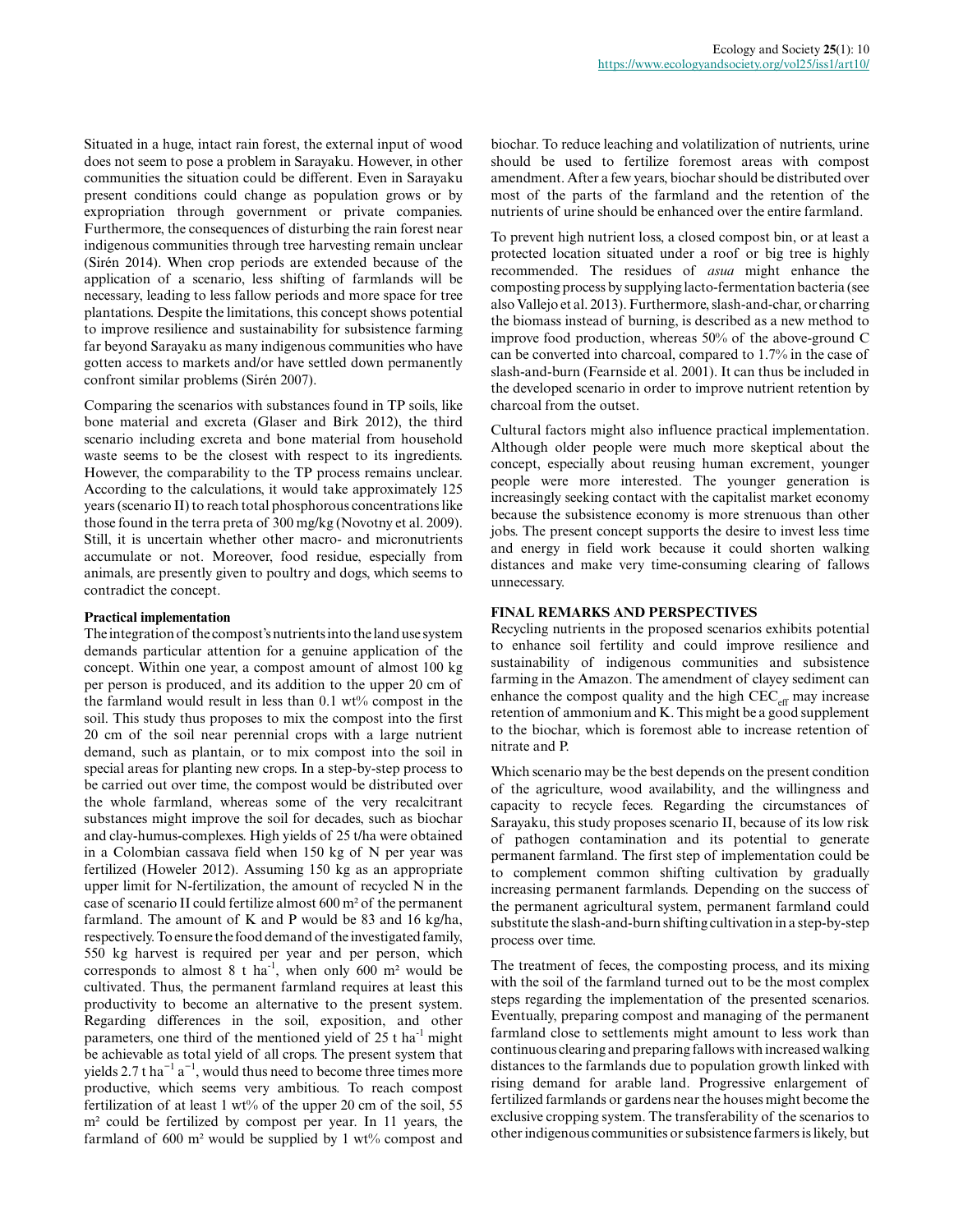would need further discussion. The proposed scenarios may only with many assumptions be applicable to the whole year or other families. The presented concept might help growing communities to cultivate on less area leading to extended fallow periods with better regeneration of soils and more space for undisturbed rainforest, which probably results in better food production and more hunting success. Furthermore, a sustainable and productive mode of agriculture might contribute to allowing the communities to reach a position in which they can maintain their lifestyle and counteract the ongoing exploitation of natural resources and deforestation.

Ultimately, the question as to whether an applied scenario (II to V) has the chance to create TP and has the possibility to generate permanent farmland demands further field studies, more surveys and long time experiments with focus on practical implementation. To ensure results, further studies of sediment characteristics and their utilization as compost amendment are suggested. Additional studies should analyze nutrient accumulation at the permanent farmland and crop productivity after implementation of scenario II. Surveys about food procurement, especially regarding seasonal differences and other communities, would also be essential.

At first attempts to apply the concept in practice, conducted in March 2016 in Sarayaku, the composting process and the necessary patience until success turned out to be the most critical points hindering implementation. Therefore, long-time experiments with a focus on creating regional models would be necessary to convince indigenous communities to transform their traditional shifting cultivation into permanent cropping systems. Training to learn how to produce biochar and improve composting are, furthermore, essential.

*Responses to this article can be read online at:* [http://www.ecologyandsociety.org/issues/responses.](http://www.ecologyandsociety.org/issues/responses.php/11252) [php/11252](http://www.ecologyandsociety.org/issues/responses.php/11252)

#### **Acknowledgments:**

*We thank Kelly Mulvaney and the anonymous reviewer for their comments. Their efforts greatly improved the manuscript. We would also like to show our gratitude to the technical staff of the Department of Soil Science from the TU for laboratory analyses, to the family Aranda/Santi that participated in the survey, especially Antonio Aranda, our main contact, and to our host family Gualinga. Furthermore, we want to thank all the people of Sarayaku, who were very helpful and hospitable. We wish all the best for their struggle to keep their territory.*

#### **LITERATURE CITED**

AG-Boden. 2006. *Bodenkundliche Kartieranleitung*. KA5. Schweizerbart Science Publishers, Stuttgart, Baden-Württemberg, Germany.

Agegnehu, G., M. I. Bird, P. N. Nelson, and A. M. Bass. 2015. The ameliorating effects of biochar and compost on soil quality and plant growth on a Ferralsol. *Soil Research* 53(1):1-12. [https://](https://doi.org/10.1071/SR14118) [doi.org/10.1071/SR14118](https://doi.org/10.1071/SR14118)

Akpabio, U. D., A. E. Akpakpan, I. E. Udo, and G. C. Nwokocha. 2012. Comparative study on the physicochemical properties of two varieties of cassava peels (Manihot utilissima Pohl). *International Journal of Environment and Bioenergy* 2(1):19-32.

Batista, E. M. C. C., J. Shultz, T. T. S. Matos, M. R. Fornari, T. M. Ferreira, B. Szpoganicz, R. A. de Freitas, and A. S. Mangrich. 2018. Effect of surface and porosity of biochar on water holding capacity aiming indirectly at preservation of the Amazon biome. *Scientific Reports* 8:10677. [https://doi.org/10.1038/s41598-018-28794](https://doi.org/10.1038/s41598-018-28794-z) [z](https://doi.org/10.1038/s41598-018-28794-z) 

Beusch, C., A. Cierjacks, J. Böhm, J. Mertens, W. A. Bischoff, J. C. d. Araújo Filho, and M. Kaupenjohann. 2019. Biochar vs. clay: comparison of their effects on nutrient retention of a tropical Arenosol. *Geoderma* 337:524-535. [https://doi.org/10.1016/j.](https://doi.org/10.1016/j.geoderma.2018.09.043) [geoderma.2018.09.043](https://doi.org/10.1016/j.geoderma.2018.09.043) 

Blum, J., A. J. Melfi, C. R. Montes, and T. M. Gomes. 2013. Nitrogen and phosphorus leaching in a tropical Brazilian soil cropped with sugarcane and irrigated with treated sewage effluent. *Agricultural Water Management* 117:115-122. [https://doi.](https://doi.org/10.1016/j.agwat.2012.11.010) [org/10.1016/j.agwat.2012.11.010](https://doi.org/10.1016/j.agwat.2012.11.010)

Böttcher, J., H. Pieplow, and A.-E. Krieger. 2013. *Method for the production of humus-and nutrient-rich and water-storing soils or soil substrates for sustainable land use and development systems.* United States Patent number 8,465,567 B2. [online] URL: [http://](http://www.google.de/patents/US8465567) [www.google.de/patents/US8465567](http://www.google.de/patents/US8465567)

Boy, J., R. Rollenbeck, C. Valarezo, and W. Wilcke. 2008. Amazonian biomass burning-derived acid and nutrient deposition in the north Andean montane forest of Ecuador. *Global Biogeochemical Cycles* 22:4. [https://doi.org/10.1029/2007](https://doi.org/10.1029/2007GB003158) [GB003158](https://doi.org/10.1029/2007GB003158)

Dale, N. M. 2001. Nutrient value of catfish meal. *Journal of Applied Poultry Research* 10:252-254. [https://doi.org/10.1093/](https://doi.org/10.1093/japr/10.3.252) [japr/10.3.252](https://doi.org/10.1093/japr/10.3.252) 

De Gisi, S. D., L. Petta, and C. Wendland. 2014. History and technology of Terra Preta sanitation. *Sustainability* 6 (3):1328-1345. <https://doi.org/10.3390/su6031328>

Dempster, D. N., D. L. Jones, and D. V. Murphy. 2012. Clay and biochar amendments decreased inorganic but not dissolved organic nitrogen leaching in soil. *Soil Research* 50(3):216-221. <https://doi.org/10.1071/SR11316>

Denevan, W. M. 1996. A bluff model of riverine settlement in prehistoric Amazonia. *Annals of the Association of American Geographers* 86(4):654-681. [https://doi.org/10.1111/j.1467-8306.1996.](https://doi.org/10.1111/j.1467-8306.1996.tb01771.x) [tb01771.x](https://doi.org/10.1111/j.1467-8306.1996.tb01771.x)

Döbereiner, J. 1997. Biological nitrogen fixation in the tropics: social and economic contributions. *Soil Biology and Biochemistry* 29(5-6):771-774. [https://doi.org/10.1016/S0038-0717\(96\)00226-](https://doi.org/10.1016/S0038-0717(96)00226-X) [X](https://doi.org/10.1016/S0038-0717(96)00226-X) 

Evans, L. T., and E. W. Russel. 1959. The adsorption of humic and fulvic acids by clays. *European Journal of Soil Science* 10 (1):119-132.<https://doi.org/10.1111/j.1365-2389.1959.tb00672.x>

Fearnside, P. M., P. M. Lima de Alencastro Graca, and F. J. Rodrigues. 2001. Burning of Amazonian rainforests: burning efficiency and charcoal formation in forest cleared for cattle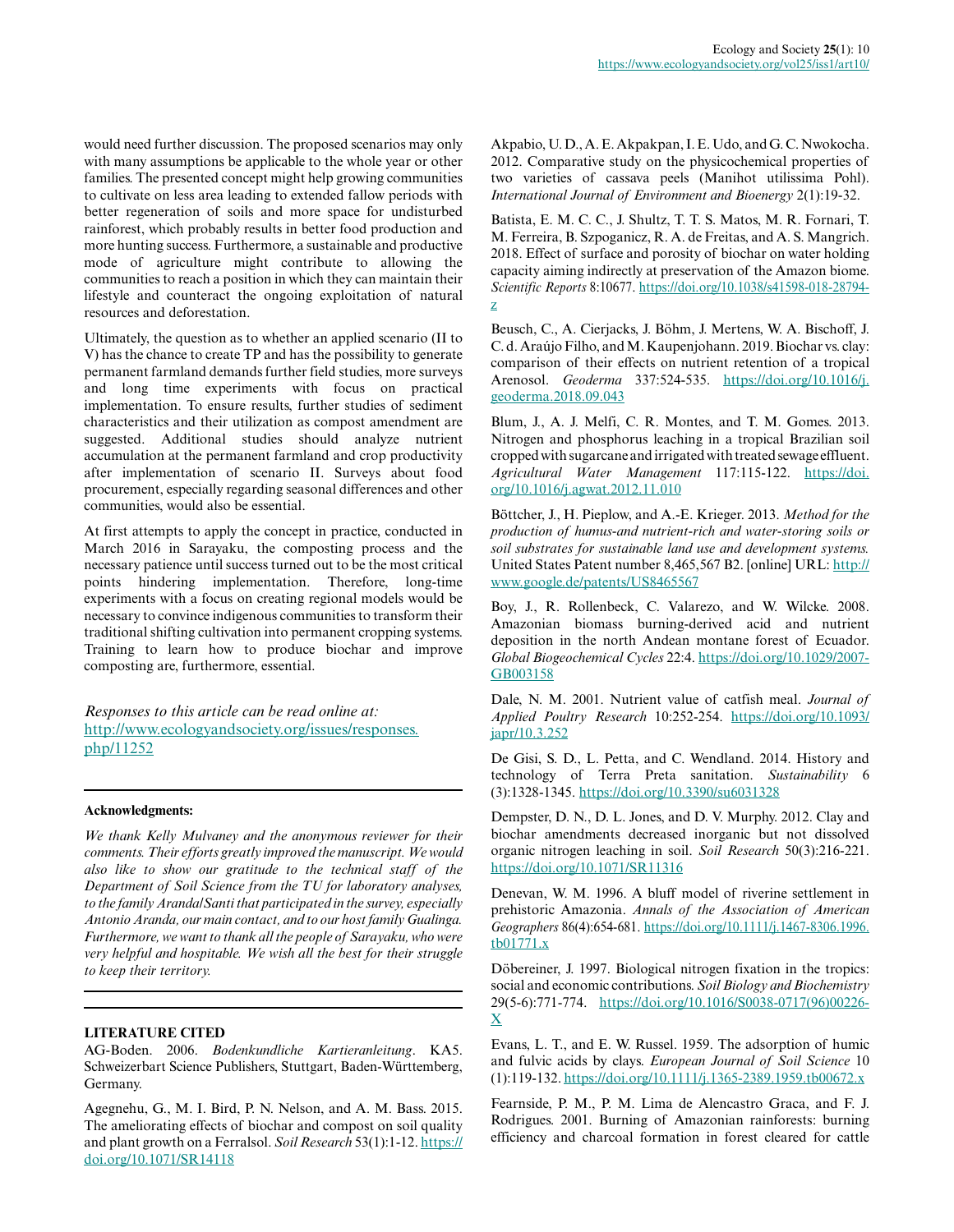pasture near Manaus, Brazil. *Forest Ecolgy and Management* 146 (1-3):115-128. [https://doi.org/10.1016/S0378-1127\(00\)00450-3](https://doi.org/10.1016/S0378-1127(00)00450-3) 

Figueroa, I. 2006. Indigenous people versus oil companies: constitutional control within resistance. *Sur - International Journal of Human Rights* 4:50-79.

Finck, A. 2007. *Pflanzenernährung und Düngung in Stichworten.* Borntraeger Gebrueder, Stuttgart, Baden-Württemberg, Germany.

Food and Agriculture Organization (FAO). 2003. *Assessment of soil nutrient balance - approaches and methodologies.* FAO, Rome, Italy.

Giardina, C. P., R. L. Sanford, I. C. Døckersmith, and V. J. Jaramillo. 2000. The effects of slash burning on ecosystem nutrients during the land preparation phase of shifting cultivation. *Plant and Soil* 220(1/2):247-260. [https://doi.](https://doi.org/10.1023/a:1004741125636) [org/10.1023/a:1004741125636](https://doi.org/10.1023/a:1004741125636) 

Glaser, B. 2006. Prehistorically modified soils of central Amazonia: a model for sustainable agriculture in the twenty-first century. *Philosophical Transactions of the Royal Society B: Biological Sciences* 362(1478):187-196. [https://doi.org/10.1098/](https://doi.org/10.1098/rstb.2006.1978) [rstb.2006.1978](https://doi.org/10.1098/rstb.2006.1978)

Glaser, B., and J. J. Birk. 2012. State of the scientific knowledge on properties and genesis of anthropogenic dark earths in Central Amazonia (*terra preta de índio*). *Geochimica et Cosmochimica Acta* 82:39-51.<https://doi.org/10.1016/j.gca.2010.11.029>

Guyot, J., J. Jouanneau, L. Soares, G. Boaventura, N. Maillet, and C. Lagane. 2007. Clay mineral composition of river sediments in the Amazon Basin. *Catena* 71(2):340-356. [https://doi.](https://doi.org/10.1016/j.catena.2007.02.002) [org/10.1016/j.catena.2007.02.002](https://doi.org/10.1016/j.catena.2007.02.002)

Hao, X., and M. Benke. 2008. Nitrogen transformation and losses during composting and mitigation strategies. *Dynamic Soil, Dynamic Plant* 2:10-18.

Haug, R. 2015. *The practical handbook of compost engineering.* CRC, Boca Raton, Florida, USA. <https://doi.org/10.1201/9780203736234>

Heinonen-Tanski, H., and C. van Wijk-Sijbesma. 2005. Human excreta for plant production. *Bioresource Technology* 96 (4):403-411. <https://doi.org/10.1016/j.biortech.2003.10.036>

Herrera, L. F., I. Cavelier, C. Rodríguez, and S. Mora. 1992. The technical transformation of an agricultural system in the Colombian Amazon. *World Archaeology* 24(1):98-113. [https://](https://doi.org/10.1080/00438243.1992.9980196) [doi.org/10.1080/00438243.1992.9980196](https://doi.org/10.1080/00438243.1992.9980196)

Hincke, M. T., Y. Nys, J. Gautron, K. Mann, A. B. Rodriguez-Navarro, and M. D. McKee. 2012. The eggshell: structure, composition and mineralization. *Frontiers in Bioscience* 17:1266-1280.<https://doi.org/10.2741/3985>

Howeler, R. H., editor. 2012. *The cassava handbook. A reference manual based on the Asian regional cassava training course, held in Thailand.* Centro Internacional de Agricultura Tropical (CIAT), Bangkok, Thailand.

Izonfuo, W.-A. L., and V. O. L. Omuaru. 1988. Effect of ripening on the chemical composition of plantain peels and pulps (*Musa paradisiaca*). *Journal of the Science of Food and Agriculture* 45:333-336.<https://doi.org/10.1002/jsfa.2740450407>

Jönsson, H., A. Richert Stinzing, B. Vinnerås, and E. Salomon. 2004. *Guidelines on the use of urine and faeces in crop production.* Technical report, Stockholm Environment Institute. EcoSanRes publication series. Stockholm Evironment Institute, Stockholm, Sweden.

Kleinman, P. J. A., R. B. Bryant, and D. Pimentel. 1996. Assessing ecological sustainability of slash-and-burn agriculture through soil fertility indicators. *Agronomy Journal* 88(2):122-127. [https://](https://doi.org/10.2134/agronj1996.00021962008800020002x) [doi.org/10.2134/agronj1996.00021962008800020002x](https://doi.org/10.2134/agronj1996.00021962008800020002x)

Krause, A., M. Kaupenjohann, E. George, and J. Koeppel. 2015. Nutrient recycling from sanitation and energy systems to the agroecosystem - ecological research on case studies in Karagwe, Tanzania. *African Journal of Agricultural Research* 10 (43):4039-4052.<https://doi.org/10.5897/ajar2015.10102>

Lehmann, J., D. Kern, L. German, J. McCann, G. C. Martins, and A. Moreira. 2003*a.* Soil fertility and production potential. Pages 105-124 *in* J. Lehmann, D. C. Kern, B. Glaser, and W. I. Woods, editors. *Amazonian dark earths: origin, properties, management.* Kluwer Academic, Dordrecht, The Netherlands. [https://doi.org/10.1007/1-4020-2597-1\\_6](https://doi.org/10.1007/1-4020-2597-1_6) 

Lehmann, J., J. Pereira da Silva Jr., C. Steiner, T. Nehls, W. Zech, and B. Glaser. 2003*b.* Nutrient availability and leaching in an archaeological Anthrosol and a Ferralsol of the Central Amazon Basin: fertilizer, manure and charcoal amendments. *Plant and Soil* 249:343-357. <https://doi.org/10.1023/a:1022833116184>

Long, G.-Q., Y.-J. Jiang, and B. Sun. 2015. Seasonal and interannual variation of leaching of dissolved organic carbon and nitrogen under long-term manure application in an acidic clay soil in subtropical China. *Soil and Tillage Research* 146:270-278. <https://doi.org/10.1016/j.still.2014.09.020>

Mariotti, F., D. Tomé, and P. P. Mirand. 2008. Converting nitrogen into protein-beyond 6.25 and Jones' factors. *Critical Reviews in Food Science and Nutrition* 48(2):177-184. [https://doi.](https://doi.org/10.1080/10408390701279749) [org/10.1080/10408390701279749](https://doi.org/10.1080/10408390701279749) 

Martinelli, L. A., R. L. Victoria, J. L. I. Dematte, J. E. Richey, and A. H. Devol. 1993. Chemical and mineralogical composition of Amazon River floodplain sediments, Brazil. *Applied Geochemistry* 8:391-402. [https://doi.org/10.1016/0883-2927\(93\)](https://doi.org/10.1016/0883-2927(93)90007-4) [90007-4](https://doi.org/10.1016/0883-2927(93)90007-4) 

Nguyen, T.-T., and P. Marschner. 2013. Addition of a finetextured soil to compost to reduce nutrient leaching in a sandy soil. *Soil Research* 51(3):232-239. [https://doi.org/10.1071/](https://doi.org/10.1071/SR13105) [SR13105](https://doi.org/10.1071/SR13105)

Novotny, E. H., M. H. Hayes, B. E. Madari, T. J. Bonagamba, E. R. de Azevedo, A. A. de Souza, G. Song, C. M. Nogueira, and A. S. Mangrich. 2009. Lessons from the *Terra Preta de Índios* of the Amazon region for the utilisation of charcoal for soil amendment. *Journal of the Brazilian Chemical Society* 20 (6):1003-1010.<https://doi.org/10.1590/S0103-50532009000600002>

Nys, Y., M. Bain, and F. Van Immerseel. 2011. *Improving the safety and quality of eggs and egg products. Volume 1: egg chemistry, production and consumption.* Woodhead, Cambridge, UK. [https://](https://doi.org/10.1533/9780857093912) [doi.org/10.1533/9780857093912](https://doi.org/10.1533/9780857093912)